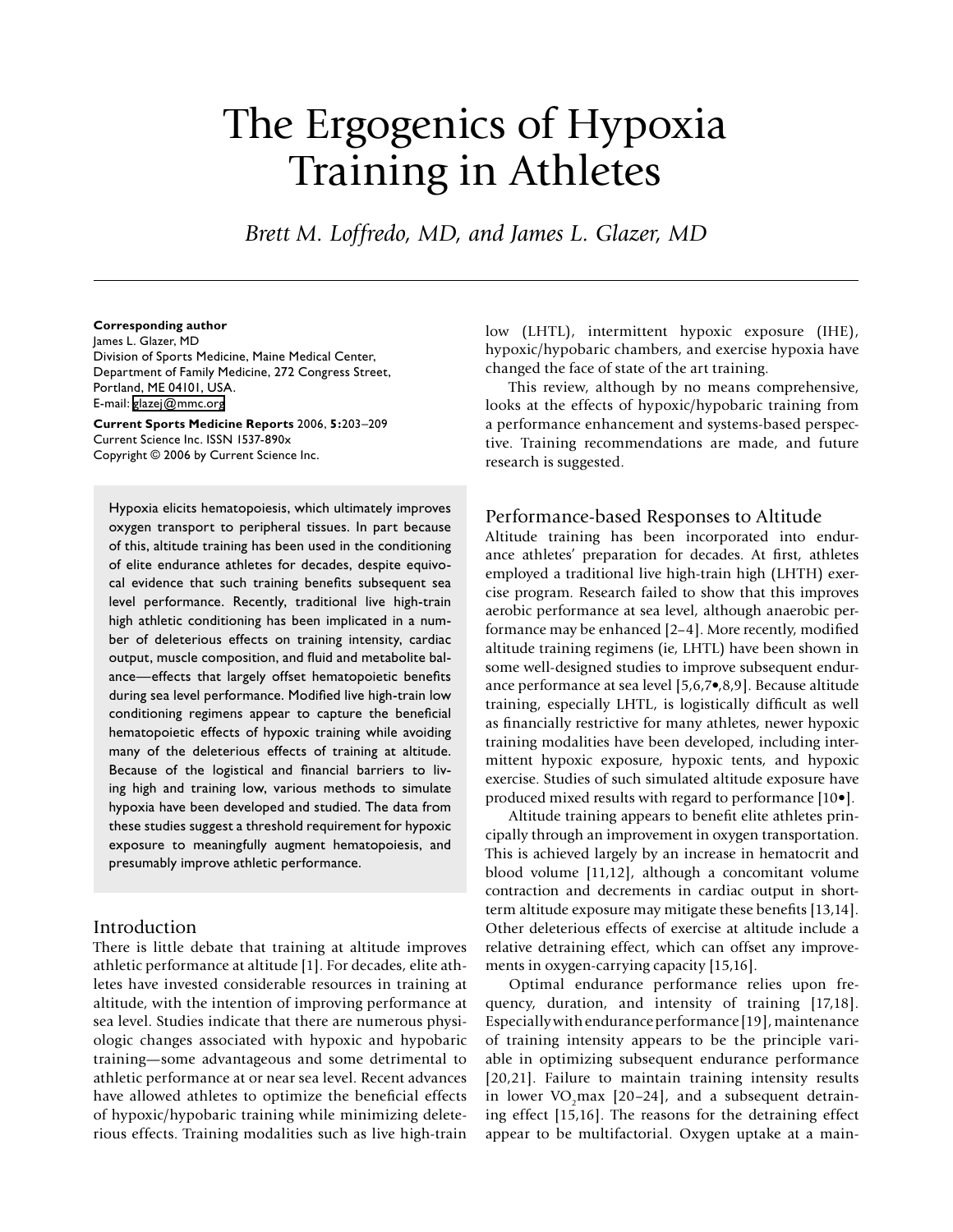tained power output at sea level and altitude is similar [6,25-27]. Because VO<sub>2</sub>max declines with increasing altitude (a function of decreased atmospheric oxygen content), a given power output at altitude will correspond with a greater relative exercise intensity (higher % VO<sub>2</sub>max). At the same absolute intensity, exercising at altitude results in higher blood lactate, heart rate, ventilation, and perceived effort compared with similar training at sea level [13,28]. Athletes training at altitude therefore self-select reduced work rates [5,6]. Thus, training power output is typically reduced at altitude compared with sea level for any given amount of work done [5,29], with subsequent relative deconditioning in altitude training versus sea-level training [15,16].

LHTL programs and simulated intermittent hypoxia/hypobaria training regimens have been designed to capture the beneficial hematopoietic effects of altitude exposure, while avoiding the detraining effects of altitude. Results of several well-designed studies involving LHTL have proven benefits to subsequent sea-level performance in endurance athletes [6,30••]. The performance enhancement during these LHTL studies can be impressive. For example, over a 27-day training period, elite runners showed a 1.1% improvement in 3000 meter time trial time in spite of their recent participation in a national championship competition [30••]. One third of the athletes achieved a personal best time subsequent to the LHTL training protocol. Results were similar among both male and female participants.

IHE can avoid the intrinsic logistical and financial constraints of LHTL. Some studies of IHE have also investigated the threshold hypoxic stimulus required to effect performance enhancement. Initial uncontrolled studies of IHE reported significant improvements in anaerobic threshold, hematologic measures, and ventilatory measures after 17 days of 3 to 5 hours per day of altitude exposure at 4000 to 5500 meters [31]. The same research group had previously demonstrated no difference in performance benefit whether the hypoxia was administered at rest or during exercise [32].

Evidence for performance enhancement in simulated hypoxic environments can be extrapolated from data regarding hematopoiesis. Some studies have found no erythropoietic effect with normobaric hypoxia during sleep [33–35], although hypoxic exposures were for less than 10 hours per day for less than 3 weeks. Other researchers have found an increase in erythrocyte mass with exposures of 16 hours per night for 4 weeks [36,37]. Studies of 12 hours per day of hypoxia during rest at a simulated altitude of 2000 to 2700 meters failed to show an improvement in  $VO_{2}$ , although erythropoietin and reticulocyte counts were improved [38]. Significant improvement in 3000-meter timed trial after 3 hours per day of hypoxia for 14 days was reported [39]. A more recent study of 70 minutes a day of alternate 5-minute cycles of hypoxia and normoxia 5 days a week for 4 weeks did not show improvement in hematologic or performance measures [40]. These studies together suggest a threshold dose of hypoxia required for augmented hematopoiesis [10•]. The details regarding the degree and duration of hypoxia required for athletic enhancement remain to be elucidated.

# Putative Mechanisms of Physiologic Adaptation During Altitude Training **Hematologic**

Altitude exposure augments the hematopoietic response. This has been postulated as one of the key benefits of altitude training; transfusion studies and recombinant erythropoietin studies suggest that increased erythrocyte mass alone increases  $\rm VO_{2}$ max for endurance athletes regardless of performance level [41–45]. There are also deleterious hematologic effects associated with brief altitude exposure, including volume contraction and subsequent perfusion decrements. Training modalities such as LHTL may maximize the erythropoietic effects of altitude training while concomitantly reducing deleterious hemodynamic effects.

Natives living above 2500 meters demonstrate a significantly higher hemoglobin, hematocrit, and erythrocyte volume compared with sea level residents [12,46]. The polycythemia of altitude residence seems to depend on the duration of habitation at altitude [47,48]. Studies suggest a threshold altitude of 2200 to 2500 meters, corresponding to a threshold  $PO_2$  of 70 mm, is needed for altitude-dependent hematopoiesis [12]. The hematopoietic response is greater at higher altitudes, likely secondary to increasing hypoxia and subsequent release of higher levels of erythropoietic factors at higher altitude [12].

Hematopoiesis increases continually during altitude training. Berglund [48] found that hemoglobin concentration during acute altitude training increased at approximately 1% per week. The apparent benefit to athletes of increased hemoglobin concentration may be offset by concomitant sympathetically mediated arterioconstriction and decreased cardiac output, which combine to prevent an increase in  $O_2$  transport overall for those undergoing traditional altitude training [14]. In addition to those cardiovascular effects, athletes during an altitude sojourn may lose up to 25% of their plasma volume [13], although athletes who reside at altitude appear to maintain plasma volumes comparable with athletes residing at sea level [49]. Such hemodynamic changes may contribute to a decrement in muscle perfusion at altitude which persists upon return to sea level [14].

LHTL has been shown to increase markers of hematopoiesis, erythrocyte volume, and hemoglobin concentration in competitive and elite athletes [6,30••]. These findings have been correlated with increased VO<sub>2</sub>max and performance measures  $[6,30\bullet\bullet]$ .

The results of studies of simulated altitude exposure have been mixed with regard to hematopoietic effects.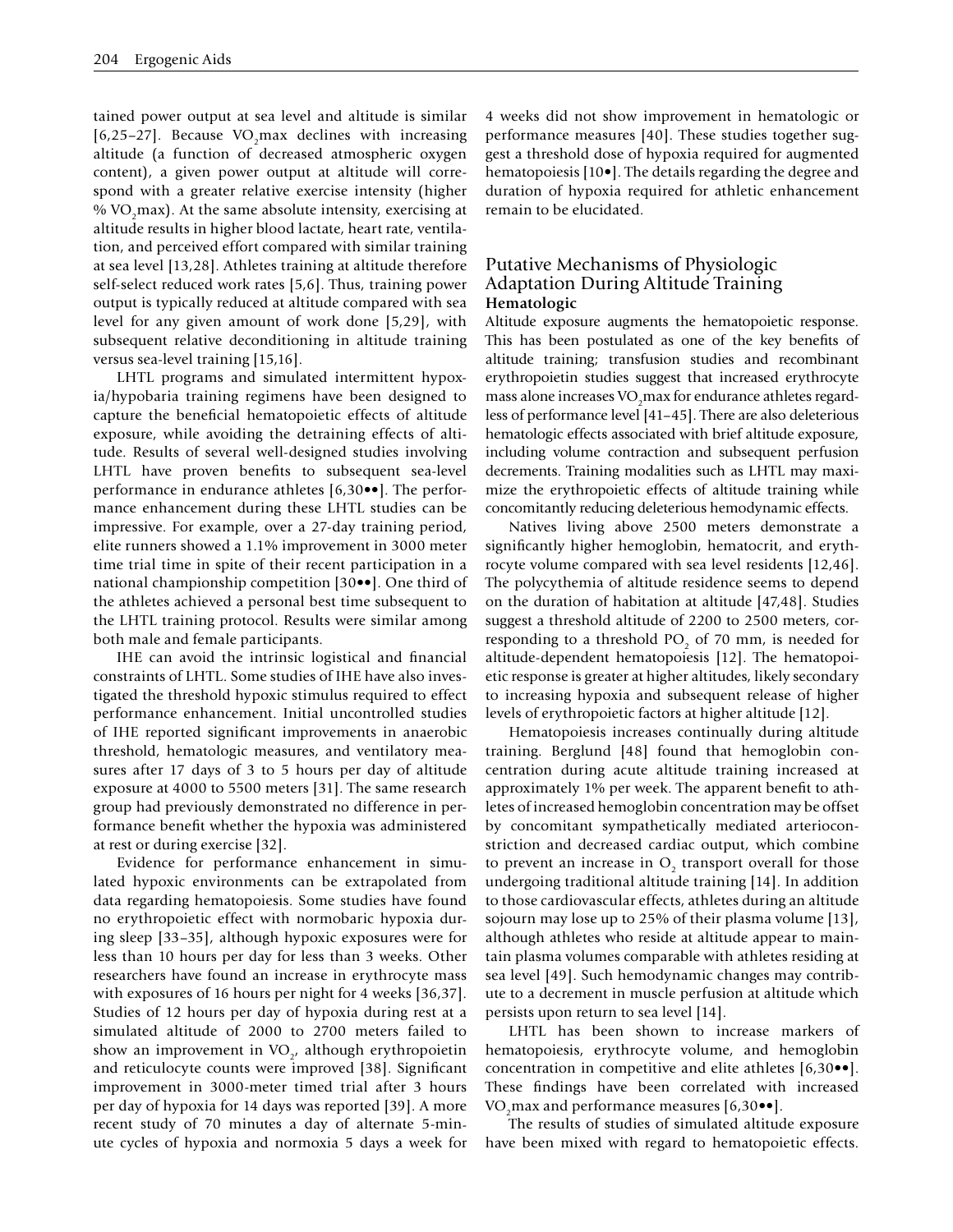Twenty-three nights of 8 to 10 hours at a simulated altitude of 3000 meters in a nitrogen house did not elicit a change in total hemoglobin mass or hematopoietic markers compared with control subjects [33]. A 4-week regimen of alternating 5-minute cycles of hypoxia and normoxia for 70 minutes five times a week did not alter erythropoietic markers in highly trained runners versus control subjects [40]. Among well-trained runners, an 8 to 11-hour per night exposure to a simulated altitude of 2650 meters for 5 nights, followed by a 3-night sojourn, and then repeated for three cycles, resulted in an increase in serum erythropoietin but did not increase reticulocyte production versus control [35]. These findings are consistent with the suggestion that there are minimum requirements for the degree and duration of hypoxia required for effective erythropoiesis.

#### **Respiratory**

Altitude training has both positive and negative effects on the respiratory conditioning of athletes. Training at altitude may result in improved respiratory muscle training because of an increase in resting and exercise ventilation [50]. This increase in ventilatory exchange (VE) at altitude is well documented [51–53], and has been associated with increased respiratory muscle work at altitude, which persists upon return to sea level [52]. The primary mechanism of increased VE at altitude is augmentation of the hypoxic ventilatory response (HVR), which has been found during continuous altitude residence [54], intermittent hypoxic exposure [55], and LHTL [56•,57]. The increased HVR facilitates a progressive rise in VE despite unchanged hypoxic stimulus and hypercapnic inhibition [51]. On return to normoxia, this hyperventilation continues and then diminishes in a time-dependent manner [51].

The physiologic effects of this increased ventilatory exchange during exercise are unclear. Hyperpnea during exercise may be detrimental because of reduced peripheral blood flow to compensate for the greater blood flow demands of breathing [58]. Conversely, insufficient exercise hyperpnea may lead to exercise-induced hypoxemia at submaximal workloads [59,60], although it is unclear whether this affects performance.

Traditional altitude training has been found to augment HVR and VE after 2 to 4 weeks [61–64]. The duration and degree of hypoxia required to augment HVR and VE in subsequent sea level performance using an LHTL protocol or simulated altitude exposure is unclear. As little as 1 hour a day of hypoxia for 7 days was enough to increase HVR, although submaximal VE remained unchanged [65]. Another study found that 45 minutes a day of 2500-meter hypoxia, 5 days a week for 5 weeks during exercise increased HVR but not VE [5]. Subjects exposed to hypoxia for 8 to 10 hours a night at 3000 meters showed increased submaximal exercise VE in normoxia after 11 days, although HVR was not measured [57]. Other research has found a

37% increase in ventilation during cycling at fixed velocity after 8 days of LHTL [66].

A more recent controlled study found that exposure to 4 nights of LHTL increased submaximal exercise VE measured in normoxia by 9%, and remained elevated throughout a 3-week intervention [67]. This increased VE was strongly correlated with an increased HVR by 15 to 19 days of LHTL, with a maximal HVR at 19 days of training—effects that were not noted in sea level control subjects [67]. This is the first study to report increased submaximal VE in normoxia after 4 days of LHTL in well-trained athletes [67].

No increased VO<sub>2</sub> max was noted after 19 days of LHTL [67]. This finding is in accord with most previous studies of traditional altitude training and LHTL alike, which raises the question whether increased submaximal but not maximal VE is a reflection that trained athletes may be limited by mechanical constraints of the pulmonary system at high workloads [68]. It has been suggested that expiratory flow limitation during maximal exercise limits  $\rm VO_{2}$ max [69,70].

VO<sub>2</sub>max during acute altitude exposure in athletes is diminished, even at altitudes as low as 580 meters [71] and 900 meters [72]. The decrement in  $VO<sub>2</sub>$  max in hypoxia is directly proportional to VO<sub>2</sub>max in normoxia, suggesting that athletes are affected more negatively by altitude exposure than untrained subjects. It is unclear whether observed decrements in VO<sub>2</sub>max affect performance, as significant improvement in exercise performance without improved VO<sub>2</sub>max has been demonstrated  $[1,18,63,73-75]$ . Furthermore, improvements in VO<sub>2</sub>max may not necessarily evoke improvement in exercise performance [6].

#### **Cardiovascular**

The effects of traditional altitude training on the cardiovascular system appear to be largely deleterious to sea level performance. Although chronic exposure to hypobaric hypoxia increases arterial oxygen concentration as a result of an increased hemoglobin concentration, sympathetically mediated arterioconstriction and decreased cardiac output prevent an increase in oxygen transport [14]. The proposed mechanism for the reduction in cardiac output observed at altitude is decreased vegetative stimulation [13], possibly by downregulation of β-adrenoceptors [76]. This may lead to a negative altitude training effect on the heart. It is unclear whether modified altitude training regimens, such as LHTL and IHE, avoid the cardiac detraining associated with chronic altitude exposure.

#### **Musculoskeletal**

The effects of prolonged altitude exposure on muscle structure and function appear to be largely deleterious. Prolonged exposure to altitudes above 4500 meters has been shown to result in reduced muscle mass [77]. Muscle perfusion is decreased at altitude, and that perfusion deficit persists after return to sea level [14,78]. Above 4300 meters, altitude exposure is associated with loss of mitochondria and oxidative enzyme capacity [79]. Simi-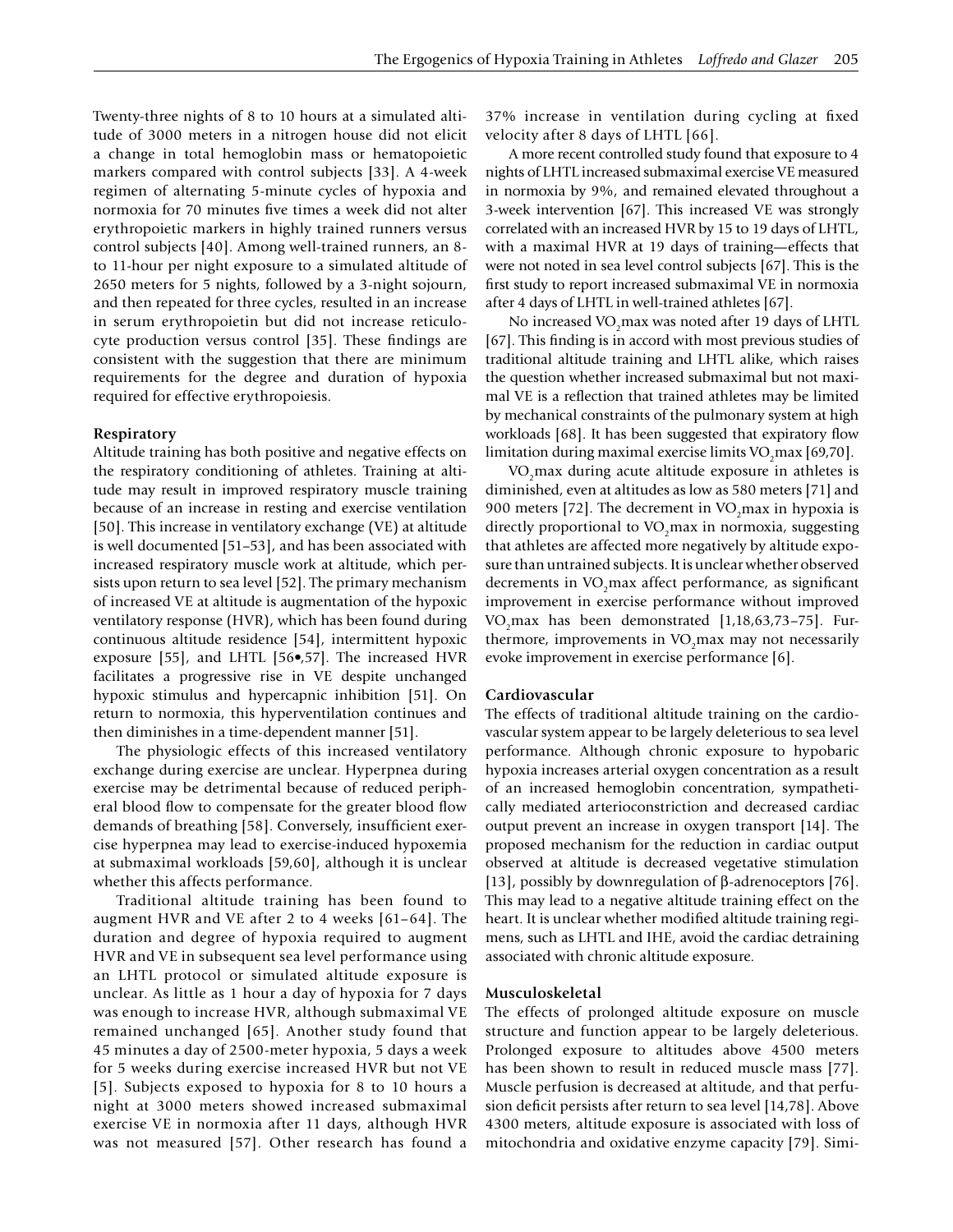| <b>Strength of evidence</b> |
|-----------------------------|
|                             |
|                             |
|                             |
|                             |
|                             |

| Table 2. Assessing quality of evidence                |                                                                                                                                                                                                                                                                    |                                                                                                     |                                                                                     |
|-------------------------------------------------------|--------------------------------------------------------------------------------------------------------------------------------------------------------------------------------------------------------------------------------------------------------------------|-----------------------------------------------------------------------------------------------------|-------------------------------------------------------------------------------------|
| <b>Study quality</b>                                  | <b>Diagnosis</b>                                                                                                                                                                                                                                                   | Treatment, prevention,<br>screening, outcomes                                                       | <b>Prognosis</b>                                                                    |
| Level 1: good quality<br>patient oriented evidence    | Validated clinical<br>decision rule                                                                                                                                                                                                                                | SR/meta-analyses or<br>randomized controlled trials<br>with consistent findings                     | SR/meta-analysis of good-quality<br>cohort study                                    |
|                                                       | SR/meta-analyses of<br>high-quality studies                                                                                                                                                                                                                        | High-quality individual<br>randomized controlled trials                                             | Prospective cohort study with good<br>follow-up                                     |
|                                                       | High-quality diagnostic<br>cohort study                                                                                                                                                                                                                            | All or none study                                                                                   |                                                                                     |
| Level 2: limited quality<br>patient-oriented evidence | Unvalidated clinical<br>decision rule                                                                                                                                                                                                                              | SR/Meta-analysis of<br>lower-quality clinical trials<br>or of studies with<br>inconsistent findings | SR/Meta-analysis of lower quality<br>cohort studies or with<br>inconsistent results |
|                                                       | SR/meta-analysis of lower-<br>quality studies or studies<br>with inconsistent findings                                                                                                                                                                             | Lower quality clinical trial                                                                        | Retrospective cohort study or<br>prospective cohort study with<br>poor follow-up    |
|                                                       | Lower quality diagnostic<br>cohort study or diagnostic<br>case-control study                                                                                                                                                                                       | Cohort study                                                                                        | Case-control study                                                                  |
|                                                       |                                                                                                                                                                                                                                                                    | Case-control study                                                                                  | Case series                                                                         |
| Level 3: other evidence                               | Consensus guidelines,<br>extrapolations from bench<br>research, usual practice,<br>opinion, disease-oriented<br>evidence (intermediate<br>or physiologic outcomes<br>only), or case series<br>for studies of diagnosis,<br>treatment, prevention,<br>or screening. |                                                                                                     |                                                                                     |
| SR-systematic review                                  |                                                                                                                                                                                                                                                                    |                                                                                                     |                                                                                     |

(*Adapted from* Ebell et al. *Am Fam Physician* 2004, 69:549–557.)

lar results have been documented after altitude training at 2700 meters, and low-pressure chamber training with equal relative intensity [2,80,81]. Athletes exposed to an equal absolute workload showed increased oxidative capacity and myoglobin concentration on return to normoxia [79,81–83]. Other studies indicate that anaerobic metabolic enzymes are not enduringly affected by altitude exposure [84]. The effects of hypoxia on muscle capillary

networks is unclear [2,80,81,85]. Only Mizuno et al. [2] and Hoppeler and Vogt [86] documented increased muscle capillarity after altitude exposure, possibly due to a confounding effect of improved conditioning in muscles not fully trained previously.

Chronic altitude residence has previously been found to augment muscle oxidative capacity [87]. Muscle biopsies have shown higher myoglobin and oxidative enzyme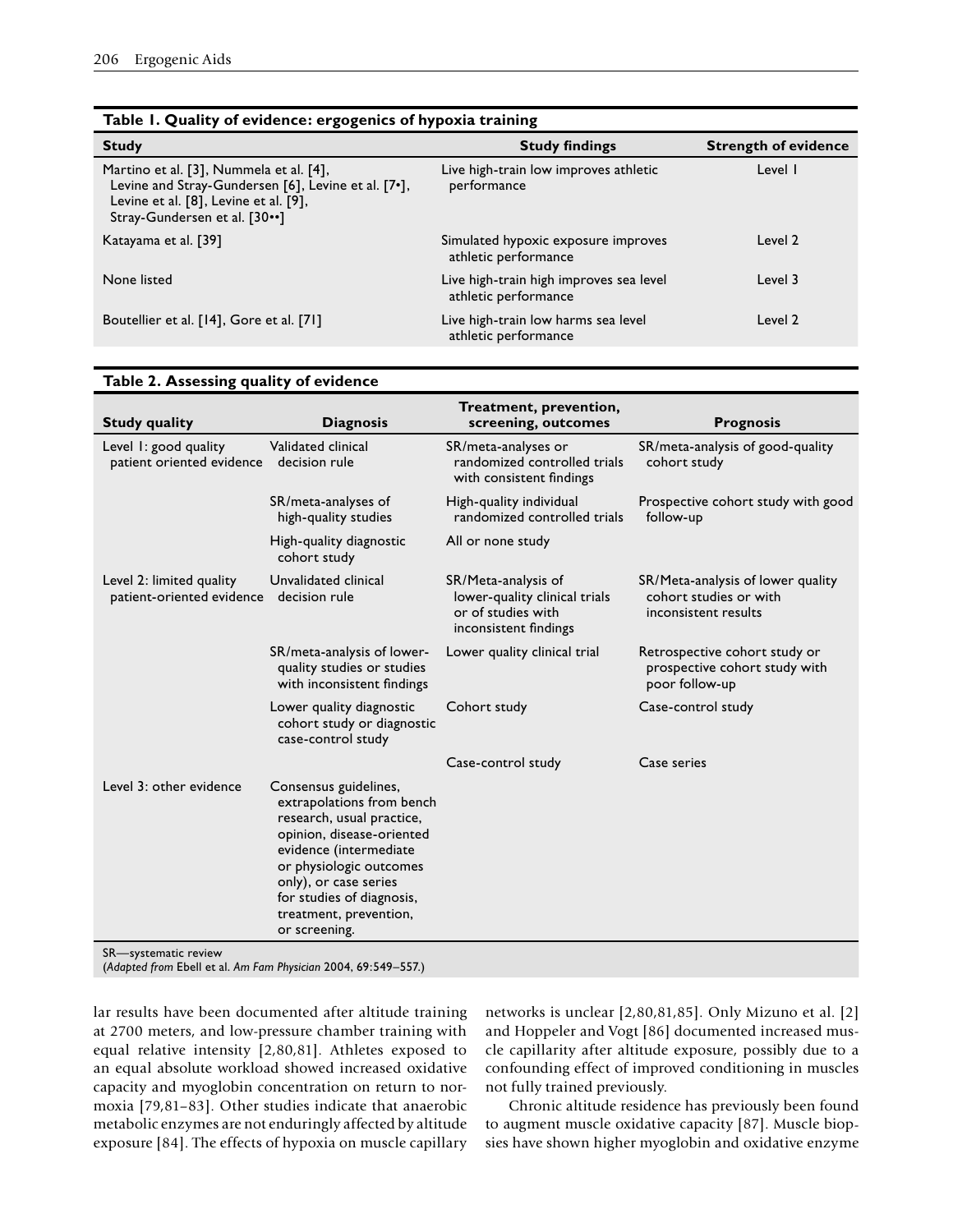concentrations in high altitude natives compared with sea level counterparts [87]. These initial findings may simply be due to differences in training level between altitude and sea level subjects [88,89].

### Conclusions

Training at altitude improves performance at altitude. Increasingly, data suggest that traditional LHTH conditioning is deleterious to subsequent sea level performance. Intermittent hypoxic exposure, as best exemplified by several studies of LHTL training regimens, has been shown to improve sea level performance. Simulated hypoxic exposure, although promising, has shown mixed results. The lack of a consistent improvement in performance or markers of hematopoiesis during studies of simulated hypoxic exposure is likely secondary to the great variability in duration of hypoxic exposure among such studies. These studies suggest a threshold degree/duration of hypoxia required for significant hematopoiesis and subsequent performance enhancement. As little as 3 hours of hypoxia a day for 2 weeks has been linked to improvement in subsequent timed trial performance [39]. Other studies of IHE with various training parameters have shown improved hematologic measures [36–38], although others have shown no such improvement [33–35].

Based on a review of current literature, only LHTL conditioning has been shown to improve performance in well-controlled prospective studies. There is no evidence that hypoxia during training benefits performance. In fact, studies of traditional altitude training suggest that training in hypoxia has the negative effect of reduced training intensity. Simulated hypoxic exposure studies are promising, but have yet to be proven to augment athletic performance definitively (Tables 1 and 2).

# References and Recommended Reading

Papers of particular interest, published recently, have been highlighted as:

- Of importance
- •• Of major importance
- 1. Maher JT, Jones LG, Hartley LH: **Effects of high-altitude exposure on submaximal endurance capacity of men.**  *J Appl Physiol* 1974, **37:**895–898.
- 2. Mizuno M, Juel C, Bro-Rasmussen T, et al.: **Limb skeletal muscle adaptation in athletes after training at altitude.** *J Appl Physiol* 1990, **68:**469–502.
- 3. Martino M, Myers K, Bishop P: **Effects of 21 days training at altitude on sea-level anaerobic performance in competitive swimmers.** *Med Sci Sports Exerc* 1996, **27(Suppl 5):**abstract 37.
- 4. Nummela A, Jouste P, Rusko H: **Effect of living high and training low on sea level anaerobic performance in runners.** *Med Sci Sports Exerc* 1996, **28(Suppl 5):**abstract 740.
- 5. Levine BD, Stray-Gundersen J: **A practical approach to altitude training: where to live and train for optimal performance enhancement.** *Int J Sports Med* 1992, **13(Suppl 1):**S209–S212.
- 6. Levine BD, Stray-Gundersen J: **Living high-training low: effect of moderate-altitude acclimatization with low-altitude training on performance.** *J Appl Physiol* 1997, **83:**102–112.
- 7.• Levine BD, Friedmann B, Stray-Gundersen J: **Confirmation of the "high-low" hypothesis: living at altitude-training near sea level improves sea level performance.** *Med Sci Sports Exerc* 1996, **28:**abstract 742.

The first well-controlled study documenting improved sea level athletic performance after a LHTL training protocol.

- 8. Levine BD, Stray-Gundersen J, Duhaime G, et al.: **Living high-training low: the effect of altitude acclimatization/ normoxic training in trained runners.** *Med Sci Sports Exerc*  1991, **23:**abstract 145.
- 9. Levine BD, Engfred K, Friedman DB, et al.: **High altitude endurance training: effect on aerobic capacity and work performance.** *Med Sci Sports Exerc* 1990, **22:**abstract 209.
- 10.• Levine BD. **Intermittent hypoxic training: fact and fancy.**  *High Alt Med and Biol* 2002, **3:**177–193.

A contemporary review of recent developments in the study of intermittent hypoxic exposure.

- 11. Hurtado A, Merino C, Delgado E: **Influence of anoxemia on the hematopoietic activity.** *Arch Intern Med* 1945, **75:**284–323.
- 12. Weil JV, Jamieson G, Brown DW, Grover RF. **The red cell mass – arterial oxygen relationship in normal man.**  *J Clinical Invest* 1968, **47:**1627–1639.
- 13. Young AJ, Young PM: *Human acclimatization to high terrestrial altitude. Human Performance Physiology and Environmental Medicine at Terrestrial Extremes.* Indianapolis: Benchmark Press; 1988:497–543.
- 14. Boutellier U, Marconi C, DiPrampero PE, Cerretelli P: **Effects of chronic hypoxia on maximal performance.** *Clin Respir Physiol* 1982, **18(Suppl 4):**39–44.
- 15. Balke B: *Work capacity and its limiting factors at high altitude.*  Weihe WH, ed. The physiological effects of high altitude. New York: Pergamon Press; 1964:233–247.
- 16. Rusco HK, Kirvesniemi H, Paavolainen L: **Effect of altitude training on sea level aerobic and anaerobic power of elite athletes** [abstract]**.** *Med Sci Sports Exerc* 1996, **28:**S124.
- 17. Hickson RC, Bomze HA, Holloszy JO: **Linear increase in aerobic power induced by a strenuous program of endurance exercise.** *J Appl Physiol* 1977, **42:**372–376.
- 18. Pollock ML: *The quantification of endurance training programs.*  Wilmore JH, ed. Exercise and sport science reviews. New York: Academic Press; 1973:155–188.
- 19. McConnell GK, Costill DL, Widrick JJ: **Reduced training volume and intensity maintain aerobic capacity but not performance in distance runners.** *Int J Sports Med* 1993, **14:**33–37.
- 20. Hickson RC, Foster C, Pollock ML: **Reduced training intensities and loss of aerobic power, endurance, and cardiac growth.** *J Appl Physiol* 1985, **58:**492–499.
- 21. Hickson RC, Kanakis C, Davis JR: **Reduced training duration and effects on aerobic power, endurance, and cardiac growth.** *J Appl Physiol* 1982, **53:**225–229.
- 22. Hickson RC, Rosenkoetter MA: **Reduced training frequencies and and maintenance of increased aerobic power.**  *Med Sci Sports Exerc* 1981, **13:**13–16.
- 23. McConnell GK, Costill DL, Widrick JJ: **Reduced training volume and intensity maintain aerobic capacity but not performance in distance runners.** *Int J Sports Med* 1993, **14:**33–37.
- 24. Pollock ML: **The quantification of endurance training programs.** In *Exercise and Sport Science Reviews.* Edited by Wilmore JH. New York: Academic Press; 1973:155–188.
- 25. Fulco CS, Lewis SF, Frykman P: **Muscle fatigue and exhaustion during dynamic leg exercise in normoxia and hypobaric hypoxia.** *J Appl Physiol* 1996, **81:**1891–1900.
- 26. Hansen JE, Vogel JA, Stelter GP, Consolazio CF: **Oxygen uptake in man during exhaustive work at sea level and high altitude.** *J Appl Physiol* 1967, **23:**511–522.
- 27. Knuttgen HG, Saltin B: **Oxygen uptake, muscle highenergy phosphates, and lactate in exercise under acute hypoxic conditions in man.** *Acta Physiol Scand* 1973, **87:**368–376.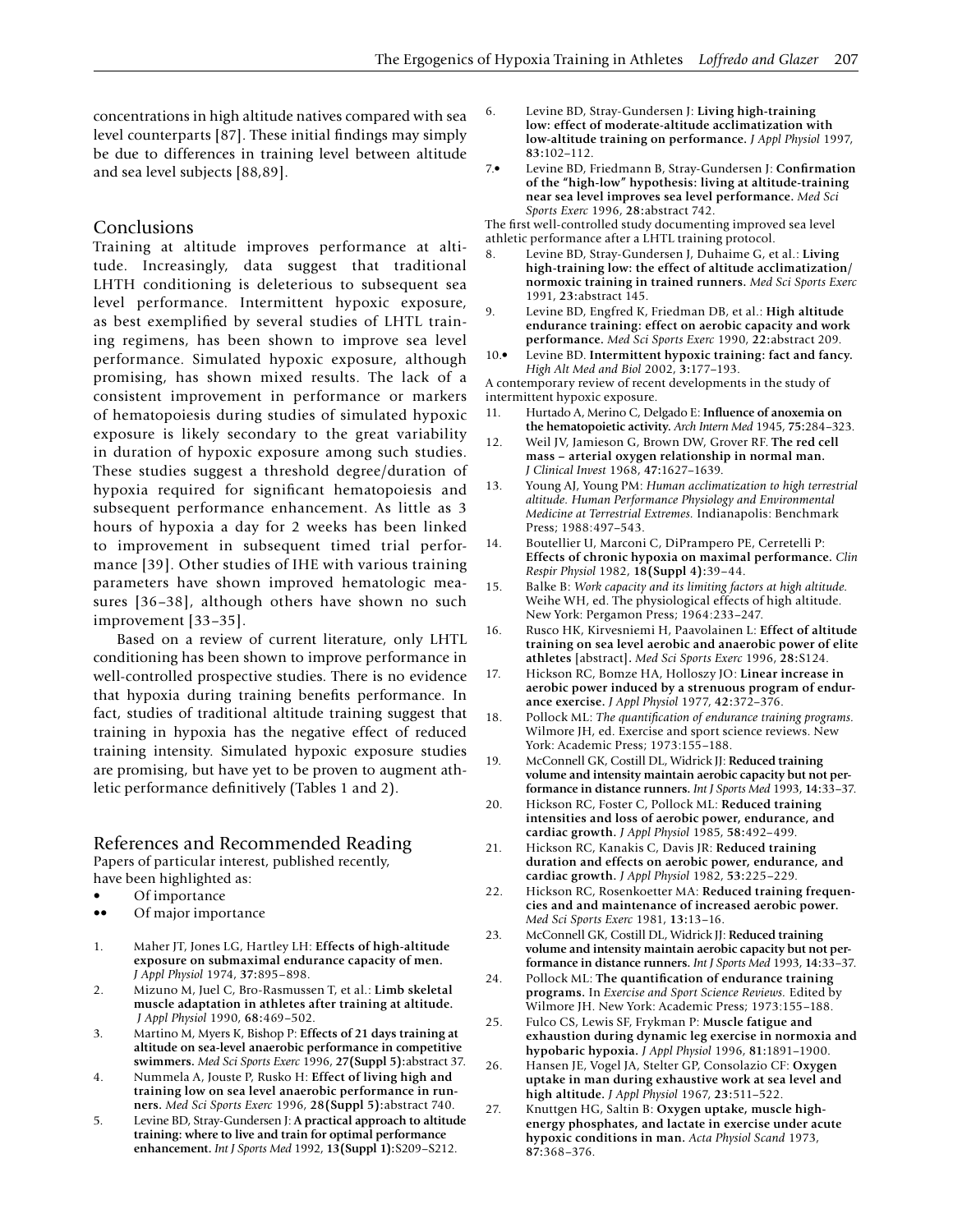- 28. Sutton JR: **Effect of acute hypoxia on the hormonal response to exercise.** *J Appl Physiol* 1977, **42:**587–592.
- 29. Fulco CS, Rock PB, Cymerman A: **Maximal and submaximal exercise performance at altitude.** *Aviat Space Environ Med* 1998, **69:**793–801.
- 30.•• Stray-Gundersen J, Chapman RF, Levine BD. **"Living high-training low" altitude training improves sea level performance in male and female elite runners.** *J Appl Physiol* 2001, **91:**1113–1120.

Definitive prospective controlled study of LHTL and athletic performance in elite long-distance runners

- 31. Casas M, Casas H, Pages T, et al.: **Intermittent hypobaric hypoxia induces altitude acclimation and improves the lactate threshold.** *Aviat Space Environ Med* 2000, **71:**125–130.
- 32. Rodriguez FA, Casas H, Casas M, et al.: **Intermittent hypobaric hypoxia stimulates erythropoiesis and improves aerobic capacity.** *Med Sci Sports Exerc* 1999, **31:**264–268.
- 33. Ashenden MJ, Gore CJ, Dobson GP, Hahn AG: **"Live high, train low" does not change the total haemoglobin mass of male endurance athletes sleeping at a simulated altitude of 3000m for 23 nights.** *Eur J Appl Physiol* 1999, **80:**479–484.
- 34. Ashenden MJ, Gore CJ, Martin DT, et al.: **Effects of a 12 day "live high, train low" camp on reticulocyte production and haemoglobin mass in elite female road cyclists.**  *Eur J Appl Physiol* 1999, **80:**472–478.
- 35. Ashenden MJ, Gore CJ, Dobson GP, et al.: **Simulated moderate altitude elevates serum erythropoietin but does not increase reticulocyte production in well-trained runners.**  *Eur J P Appl Physiol* 2000, **81:**428–435.
- 36. Laitinen H, Alopaeus K, Heikkinen R, et al.: **Acclimatization to living in normobaric hypoxia and training in normoxia at sea level in runners** [abstract]**.** *Med Sci Sports Exerc* 1995, **27:**S617.
- 37. Rusko HK, Tikkanen H, Paavolainen L, et al.: **Effect of living in hypoxia and training in normoxia on sea level VO2Max and red cell mass.** *Med Sci Sports Exerc* 1999, **31:**S86.
- 38. Piehl-Aulin K, Svedenhag J, Wide L, et al.: **Short-term intermittent normobaric hypoxia – haematological, physiological, and mental effects.** *Scand J Med Sci Sports*  1998, **8:**132–137.
- 39. Katayama K, Matsuo H, Ishida K, et al.: **Intermittent hypoxia improves endurance performance and exercise efficiency.** *High Alt Med Biol* 2003, **4:**291–304.
- 40. Julian JG, Gore CJ, Wilber RL, et al.: **Intermittent normobaric hypoxia does not alter performance or erythropoietic markers in highly trained distance runners.** *J Appl Physiol* 2004, **96:**1800–1807.
- 41. Buick FJ, Gledhill N, Froese AB, et al.: **Effect of induced erythrocythemia on aerobic work capacity.** *J Appl Physiol*  1998, **85:**636–642.
- 42. Ekblom B, Goldberg AN, Gullbring B: **Response to exercise after blood loss and reinfusion.** *J Appl Physiol* 1972, **33:**175–180.
- 43. Berglund B, Ekblom B: **Effect of recombinant human erythropoietin treatment on blood pressure and some haemotological parameters in healthy men.** *J Intern Med*  1991, **229:**125–130.
- 44. Birkeland, KI, Stray-Gundersen J, Hemmersbach P, et al.: **Effect of rhEPO administration on serum levels of sTfR and cycling performance.** *Med Sci Sports Exerc* 2000, **32:**1238–1243.
- 45. Williams MH, Wesseldine S, Somma T, Schuster R: **The effect of induced erythrocythemia on 5-mile treadmill run time.** *Med Sci Sports Exerc* 1981, **13:**169–175.
- 46. Sanchez C, Merino C, Figallo M: **Simultaneous measurement of plasma volume and cell mass in polycythemia of high altitude.** *J Appl Physiol* 1970, **28:**775–778.
- 47. Schmidt W, Spielvogel H, Eckhardt KU, et al.: **Effects of chronic hypoxia and exercise on plasma erythropoietin level in natives living permanently at high altitude.** *J Appl Physiol* 1993, **74:**1874–1878.
- 48. Berglund B: **High-altitude training. Aspects of haematological adaptation.** *Sports Med* 1992, **14:**289–303.
- 49. Schmidt W, Heinicke K, Rojas J, et al.: **Blood volume and hemoglobin mass in endurance athletes from moderate altitude.** *Med Sci Sports Exerc* 2002, **34:**1934–1940.
- 50. McMahon ME, Boutellier U, Smith RM, Spengler CM: **Hyperpnea training attenuates peripheral chemosensitivity and improves cycling endurance.** *J Exp Biol* 2002, **205:**3937–3943.
- 51. Bisgard GE, Forster HV: **Ventilatory responses to acute and chronic hypoxia.** In *Handbook of Physiology: Environmental Physiology.* Edited by Fregly MJ, Blatteis CM. New York: Oxford University Press; 1996:1207–1239.
- 52. Levine BD, Friedman DB, Engfred K, et al.: **The effect of normoxic or hypobaric hypoxic endurance training on the hypoxic ventilatory response.** *Med Sci Sports Exerc*  1992, **24:**769–775.
- 53. Steinacker JM, Halder A, Liu Y, et al.: **Hypoxic ventilatory response during rest and exercise after a Himalaya Expedition.** *Eur J Appl Physiol* 1996, **73:**202–209.
- 54. Sato M, Severinghaus JW, Powell FL, et al.: **Augmented hypoxic ventilatory response in men at altitude.** *J Appl Physiol* 1992, **73:**101–107.
- 55. Garcia N, Hopkins SR, Powell FL: **Effects of intermittent hypoxia on the isocapneic hypoxic ventilatory response and erythropoiesis in humans.** *Respir Physiol* 2000, **123:**39–49.
- 56.• Townsend NE, Gore CJ, Hahn AG, et al.: **Living hightraining low increases hypoxic ventilatory response of well-trained endurance athletes.** *J Appl Physiol* 2002, **93:**1498–1505.
- A well-designed study with a good synopsis of current literature.
- 57. Gore CJ, Hahn AG, Aughey RJ, et al.: **Live high:train low increasesmuscle buffer capacity and submaximal cycling efficiency.** *Acta Physiol Scand* 2001, **173:**275–286.
- 58. Wetter TJ, Harms CA, Nelson WB, et al.: **Influence of respiratory muscle work on VO2 and leg blood flow during submaximal exercise.** *J Appl Physiol* 1999, **87:**643–651.
- 59. Rice AJ, Scroop GC, Gore CJ, et al.: **Exercise-induced hypoxemia in highly trained cyclists at 40% peak oxygen uptake.** *Eur J Appl Physiol* 1999, **79:**353–359.
- 60. Durand F, Mucci P, Prefaut C: **Evidence for an inadequate hyperventilation inducing arterial hypoxemia at submaximal exercise in all highly trained endurance athletes.** *Med Sci Sports Exerc* 2000, **32:**926–932.
- 61. Buskirk ER, Kollias J, Akers RF, et al.: **Maximal performance at altitude and on return from altitude in conditioned runners.** *J Appl Physiol* 1967, **23:**259–266.
- 62. Faulkner JA, Daniels JT, Balke B: **Effects of training at moderate altitude on physical performance capacity.** *J Appl Physiol* 1967, **23:**85–89.
- 63. Daniels J, Oleridge N: **The effects of alternate exposure to altitude and sea level on world-class middle-distance runners.** *Med Sci Sports* 1970, **2:**107–112.
- 64. Dill DB, Adams WC: **Maximal oxygen uptake at sea level and at 3090m altitude in high school champion runners.**  *J Appl Physiol* 1971, **30:**854–859.
- 65. Katayama K, Sato Y, Shima N, et al.: **Enhanced chemosensitivity after intermittent hypoxic exposure does not affect exercise ventilation at sea level.** *Eur J Appl Physiol*  2002, **87:**187–191.
- 66. Mattila V, Rusko H: **Effect of living high and training low on the sea level performance in cyclists.** *Med Sci Sports Exerc* 1996, **28:**S156.
- 67. Townsend NE, Gore CJ, Hahn AG, et al.: **Hypoxic ventilatory response is correlated with increased submaximal exercise ventilation after live high, train low.** *Eur J Appl Physiol* 2005, **94:**207–215.
- 68. Dempsey JB: **JB Wolfe Memorial Lecture: is the lung built for exercise?** *Med Sci Sports Exerc* 1986, **18:**143–155.
- 69. Dempsey JB, Hanson PG, Henderson KS: **Exercise-induced arterial hypoxaemia in healthy human subjects at sea level.** *J Physiol (Lond)* 1984, **355:**161–175.